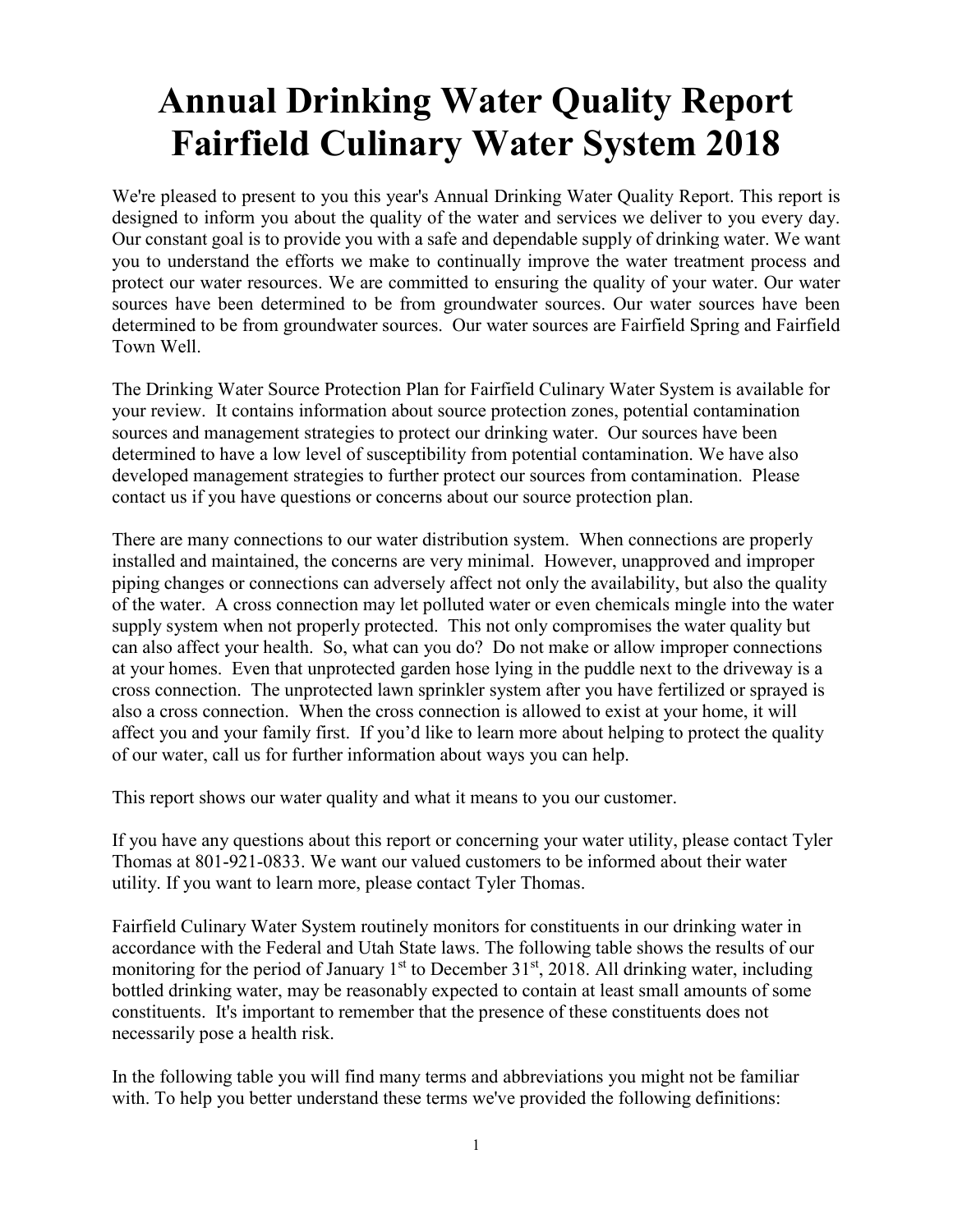*Non-Detects (ND)* - laboratory analysis indicates that the constituent is not present.

*ND/Low - High -* For water systems that have multiple sources of water, the Utah Division of Drinking Water has given water systems the option of listing the test results of the constituents in one table, instead of multiple tables. To accomplish this, the lowest and highest values detected in the multiple sources are recorded in the same space in the report table.

*Parts per million (ppm) or Milligrams per liter (mg/l)* - one part per million corresponds to one minute in two years or a single penny in \$10,000.

*Parts per billion (ppb) or Micrograms per liter (ug/l)* - one part per billion corresponds to one minute in 2,000 years, or a single penny in \$10,000,000.

*Parts per trillion (ppt) or Nanograms per liter (nanograms/l)* - one part per trillion corresponds to one minute in  $2,000,000$  years, or a single penny in  $$10,000,000,000$ .

*Parts per quadrillion (ppq) or Picograms per liter (picograms/l)* - one part per quadrillion corresponds to one minute in 2,000,000,000 years or one penny in \$10,000,000,000,000.

*Picocuries per liter (pCi/L)* - picocuries per liter is a measure of the radioactivity in water.

*Millirems per year (mrem/yr)* - measure of radiation absorbed by the body.

*Million Fibers per Liter (MFL)* - million fibers per liter is a measure of the presence of asbestos fibers that are longer than 10 micrometers.

*Nephelometric Turbidity Unit (NTU)* - nephelometric turbidity unit is a measure of the clarity of water. Turbidity in excess of 5 NTU is just noticeable to the average person.

*Action Level (AL)* - the concentration of a contaminant which, if exceeded, triggers treatment or other requirements which a water system must follow.

*Treatment Technique (TT)* - A treatment technique is a required process intended to reduce the level of a contaminant in drinking water.

*Maximum Contaminant Level (MCL)* - The "Maximum Allowed" (MCL) is the highest level of a contaminant that is allowed in drinking water. MCLs are set as close to the MCLGs as feasible using the best available treatment technology.

*Maximum Contaminant Level Goal (MCLG)* - The "Goal"(MCLG) is the level of a contaminant in drinking water below which there is no known or expected risk to health. MCLGs allow for a margin of safety.

*Maximum Residual Disinfectant Level (MRDL)* - The highest level of a disinfectant allowed in drinking water. There is convincing evidence that addition of a disinfectant is necessary for control of microbial contaminants.

*Maximum Residual Disinfectant Level Goal (MRDLG)* - The level of a drinking water disinfectant below which there is no known or expected risk to health. MRDLGs do not reflect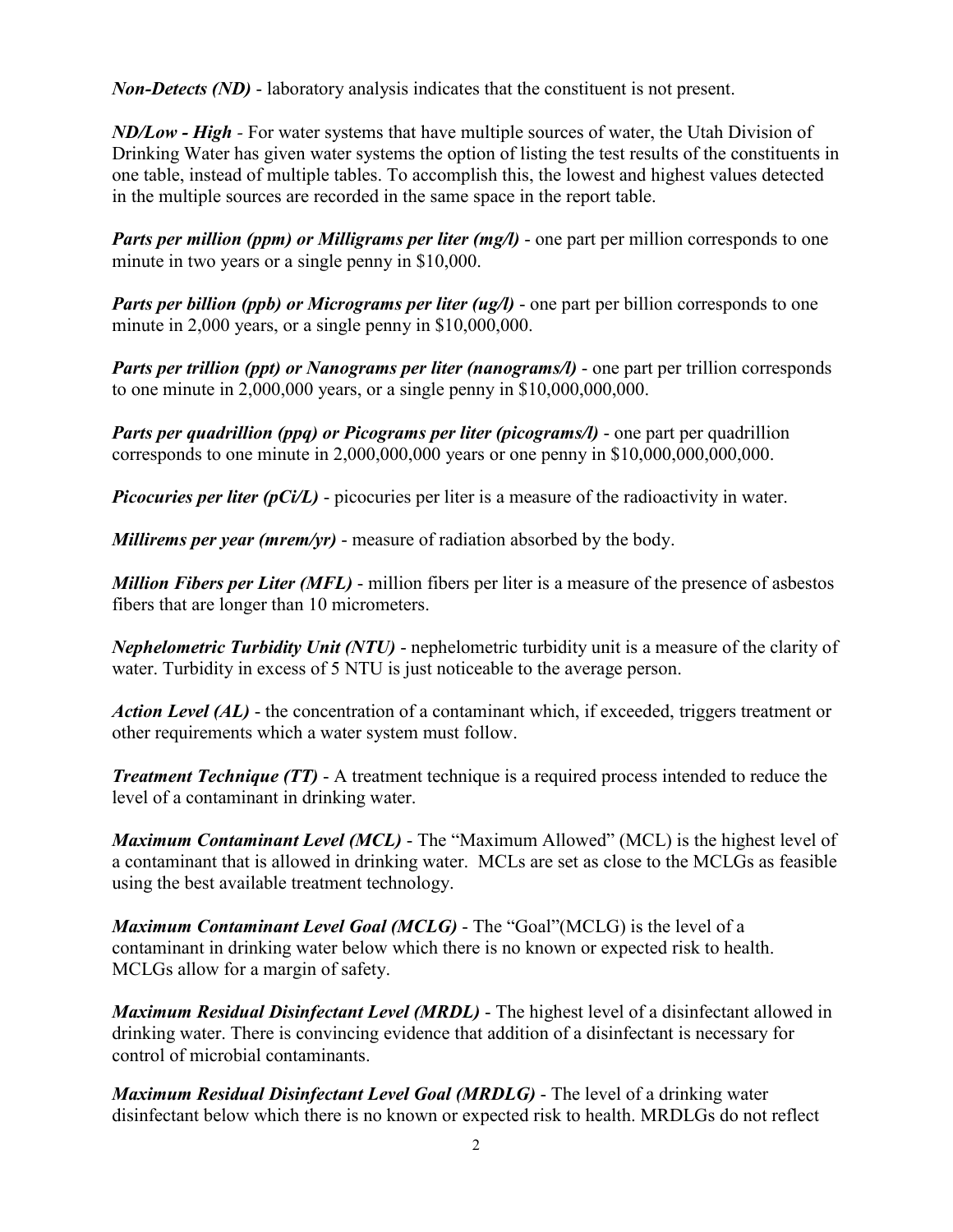the benefits of the use of disinfectants to control microbial contaminants.

*Date*- Because of required sampling time frames i.e. yearly, 3 years, 4 years and 6 years, sampling dates may seem outdated.

*Waivers (W)*- Because some chemicals are not used or stored in areas around drinking water sources, some water systems have been given waivers that exempt them from having to take certain chemical samples, these waivers are also tied to Drinking Water Source Protection Plans.

| <b>TEST RESULTS</b>                                                     |                  |                                      |                     |                  |                 |                 |                                                                                                                                       |  |  |  |  |
|-------------------------------------------------------------------------|------------------|--------------------------------------|---------------------|------------------|-----------------|-----------------|---------------------------------------------------------------------------------------------------------------------------------------|--|--|--|--|
| Contaminant                                                             | Violation<br>Y/N | Level<br>Detected<br>ND/Low-<br>High | Unit<br>Measurement | <b>MCLG</b>      | <b>MCL</b>      | Date<br>Sampled | Likely Source of<br>Contamination                                                                                                     |  |  |  |  |
| <b>Microbiological Contaminants</b>                                     |                  |                                      |                     |                  |                 |                 |                                                                                                                                       |  |  |  |  |
| <b>Total Coliform Bacteria</b>                                          | $\mathbf N$      | $\theta$                             | N/A                 | $\theta$         | 5               | 2018            | Naturally present in the<br>environment                                                                                               |  |  |  |  |
| Turbidity<br>for Ground Water                                           | ${\bf N}$        | $0.12 - 0.68$                        | <b>NTU</b>          | $\rm N/A$        | 0.3             | 2016            | Soil runoff                                                                                                                           |  |  |  |  |
| <b>Inorganic Contaminants</b>                                           |                  |                                      |                     |                  |                 |                 |                                                                                                                                       |  |  |  |  |
| Arsenic                                                                 | N                | $0.8 - 7.2$                          | ppb                 | $\boldsymbol{0}$ | 10              | 2016            | Erosion of natural deposits;<br>runoff from orchards; runoff<br>from glass and electronics<br>production wastes                       |  |  |  |  |
| Barium                                                                  | $\mathbf N$      | 0.03-0.066                           | ppm                 | $\overline{c}$   | $\overline{2}$  | 2016            | Discharge of drilling wastes;<br>discharge from metal<br>refineries; erosion of natural<br>deposits                                   |  |  |  |  |
| Copper<br>90% results<br>a.<br>$#$ of sites that<br>b.<br>exceed the AL | ${\bf N}$        | a.0.144<br>b.0                       | ppm                 | 1.3              | $AL=1.3$        | 2018            | Corrosion of household<br>plumbing systems; erosion of<br>natural deposits                                                            |  |  |  |  |
| Fluoride                                                                | ${\bf N}$        | $0.2 - 0.4$                          | ppm                 | $\overline{4}$   | $\overline{4}$  | 2016            | Erosion of natural deposits;<br>water additive which<br>promotes strong teeth;<br>discharge from fertilizer and<br>aluminum factories |  |  |  |  |
| Lead<br>90% results<br>a.<br># of sites that exceed<br>b.<br>the AL     | $\mathbf N$      | a. 7.3<br>b.1                        | ppb                 | $\mathbf{0}$     | $AL=15$         | 2018            | Corrosion of household<br>plumbing systems, erosion of<br>natural deposits                                                            |  |  |  |  |
| Nitrate (as Nitrogen)                                                   | $\overline{N}$   | $0.446 -$<br>0.607                   | ppm                 | 10               | $\overline{10}$ | 2018            | Runoff from fertilizer use;<br>leaching from septic tanks,<br>sewage; erosion of natural<br>deposits                                  |  |  |  |  |
| Selenium                                                                | $\mathbf N$      | $1.1 - 2.6$                          | ppb                 | 50               | 50              | 2016            | Discharge from petroleum<br>and metal refineries; erosion<br>of natural deposits; discharge<br>from mines                             |  |  |  |  |
| Sodium                                                                  | $\overline{N}$   | $10.2 - 45.4$                        | ppm                 | 500              | None            | 2016            | Erosion of natural deposits;<br>discharge from refineries and<br>factories; runoff from<br>landfills.                                 |  |  |  |  |
| Sulfate                                                                 | ${\bf N}$        | 25-79                                | ppm                 | 1000             | 1000            | 2016            | Erosion of natural deposits;<br>discharge from refineries and<br>factories; runoff from<br>landfills, runoff from<br>cropland         |  |  |  |  |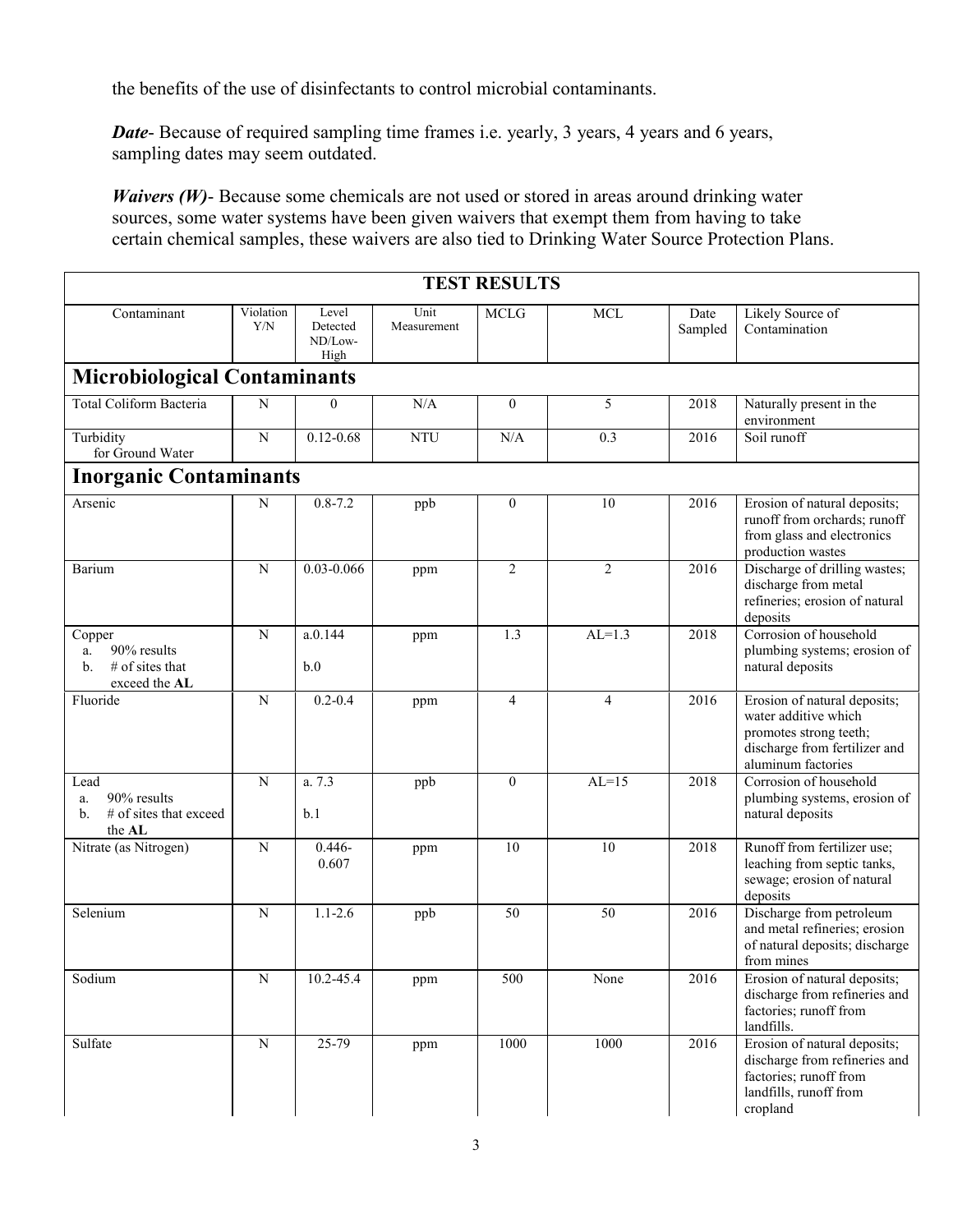| TDS (Total Dissolved<br>solids) | N | 240-620    | ppm   | 2000     | 2000           | 2016          | Erosion of natural deposits                                                                         |  |  |  |
|---------------------------------|---|------------|-------|----------|----------------|---------------|-----------------------------------------------------------------------------------------------------|--|--|--|
| Thallium                        | N | $0 - 0.2$  | ppb   | 0.5      | $\mathfrak{D}$ | 2016          | Leaching from ore-<br>processing sites; discharge<br>from electronics, glass, and<br>drug factories |  |  |  |
| <b>Radioactive Contaminants</b> |   |            |       |          |                |               |                                                                                                     |  |  |  |
| Alpha emitters                  | N | 1.4-7.3    | pCi/1 |          | 15             | 2016,<br>2018 | Erosion of natural deposits                                                                         |  |  |  |
| Combined                        | N | 0.66       | pCi/1 |          | 5              | 2018          | Erosion of natural deposits                                                                         |  |  |  |
| Radium 226                      | N | 0.66       | pCi/1 | $\theta$ | 5              | 2018          | Erosion of natural deposits                                                                         |  |  |  |
| Radium 228                      | N | $0 - 0.37$ | pCi/1 | $\theta$ | 5              | 2016,<br>2018 | Erosion of natural deposits                                                                         |  |  |  |

Fecal coliforms and E. coli are bacteria whose presence indicates that the water may be contaminated with human or animal wastes. Microbes in these wastes can cause short-term effects, such as diarrhea, cramps, nausea, headaches, or other symptoms. They may pose a special health risk for infants, young children, and people with severely compromised immune systems.

Combined Radium 228. Some people who drink water containing radium 226 or 228 in excess of the MCL over many years may have an increased risk of getting cancer.

While your drinking water meets EPA's standard for arsenic, it does contain low levels of arsenic. EPA's standard balances the current understanding of arsenic's possible health effects against the costs of removing arsenic from drinking water. EPA continues to research the health effects of low levels of arsenic which is a mineral known to cause cancer in humans at high concentrations and is linked to other health effects such as skin damage and circulatory problems.

Infants and young children are typically more vulnerable to lead in drinking water than the general population. It is possible that lead levels at your home may be higher than at other homes in the community as a result of materials used in your home's plumbing. If you are concerned about elevated lead levels in your home's water, you may wish to have your water tested and flush your tap for 30 seconds to 2 minutes before using tap water. Additional information is available from the Safe Drinking Water Hotline (1-800-426-4791). If present, elevated levels of lead can cause serious health problems, especially for pregnant women and young children. Lead in drinking water is primarily from materials and components associated with service lines and home plumbing. Fairfield Culinary Water is responsible for providing high quality drinking water, but cannot control the variety of materials used in plumbing components. When your water has been sitting for several hours, you can minimize the potential for lead exposure by flushing your tap for 30 seconds to 2 minutes before using water for drinking or cooking. If you are concerned about lead in your water, you may wish to have your water tested. Information on lead in drinking water, testing methods, and steps you can take to minimize exposure is available from the safe Drinking Water Hotline or at http://www.epa.gov/safewater/lead.

We constantly monitor for various constituents in the water supply to meet all regulatory requirements. In April 2018 we failed to test for coliform bacteria at our source(s). Water quality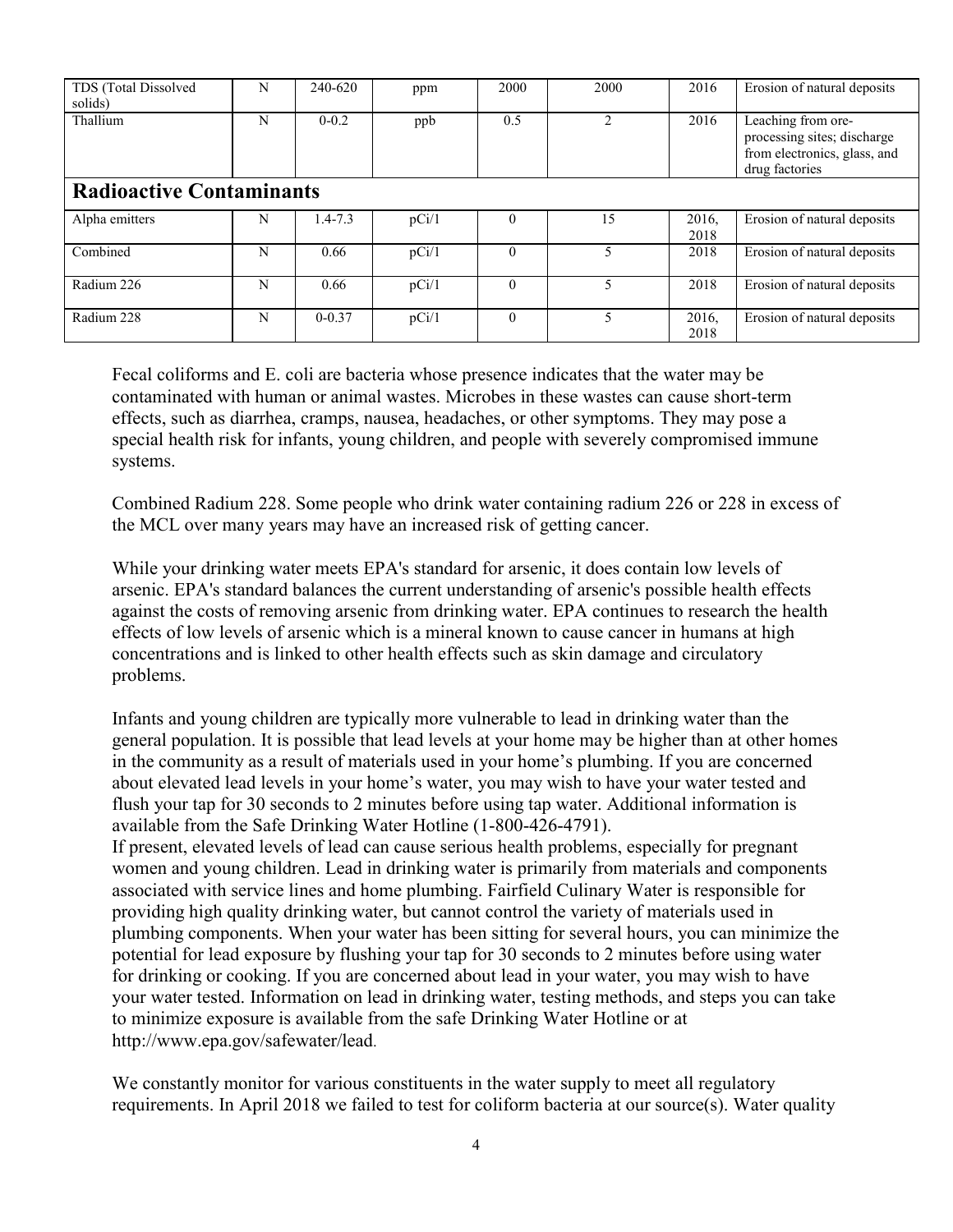may change without any visible indication due to unanticipated environmental factors. For this reason, we are required to sample for coliform bacteria at our source(s) when coliform has been detected in the distribution system. This violation does not necessarily pose a health risk. We have reviewed why we failed to take our routine coliform bacteria tests and have taken steps to ensure that it will not happen again.

We periodically monitor for Radionuclide chemical constituents (Radio-activity) in the water supply to meet all regulatory requirements. In October – December of 2018 we failed to take the required samples. Testing for Radionuclide chemicals is used to ensure that the public is provided with safe drinking water. This violation does not necessarily pose a health risk. We have reviewed why we failed to take the required samples and will take steps to ensure that it will not happen again.

We periodically monitor for Lead and Copper in the water supply to meet all monitoring requirements. In January – June of 2018 we failed to take the required samples. Testing for Lead and Copper is used to ensure that the public is provided with safe drinking water. This violation does not necessarily pose a health risk. We have reviewed why we failed to take the required samples and will take steps to ensure that it will not happen again.

All sources of drinking water are subject to potential contamination by constituents that are naturally occurring or manmade. Those constituents can be microbes, organic or inorganic chemicals, or radioactive materials. All drinking water, including bottled water, may reasonably be expected to contain at least small amounts of some contaminants. The presence of contaminants does not necessarily indicate that the water poses a health risk. More information about contaminants and potential health effects can be obtained by calling the Environmental Protection Agency's Safe Drinking Water Hotline at 1-800-426-4791.

MCLs are set at very stringent levels. To understand the possible health effects described for many regulated constituents, a person would have to drink 2 liters of water every day at the MCL level for a lifetime to have a one-in-a-million chance of having the described health effect.

The Total Coliform Rule requires water systems to meet a stricter limit for coliform bacteria. Coliform bacteria are usually harmless, but their presence in water can be an indication of disease-causing bacteria. When coliform bacteria are found, special follow-up tests are done to determine if harmful bacteria are present in the water supply. If this limit is exceeded, the water supplier must notify the public by newspaper, television or radio. To comply with the stricter regulation, we have increased the average amount of chlorine in the distribution system.

Lead in drinking water is rarely the sole cause of lead poisoning, but it can add to a person's total lead exposure. All potential sources of lead in the household should be identified and removed, replaced or reduced.

Some people may be more vulnerable to contaminants in drinking water than the general population. Immunocompromised persons such as persons with cancer undergoing chemotherapy, persons who have undergone organ transplants, people with HIV/AIDS or other immune system disorders, some elderly, and infants can be particularly at risk from infections. These people should seek advice from their health care providers about drinking water. EPA/CDC guidelines on appropriate means to lessen the risk of infection by cryptosporidium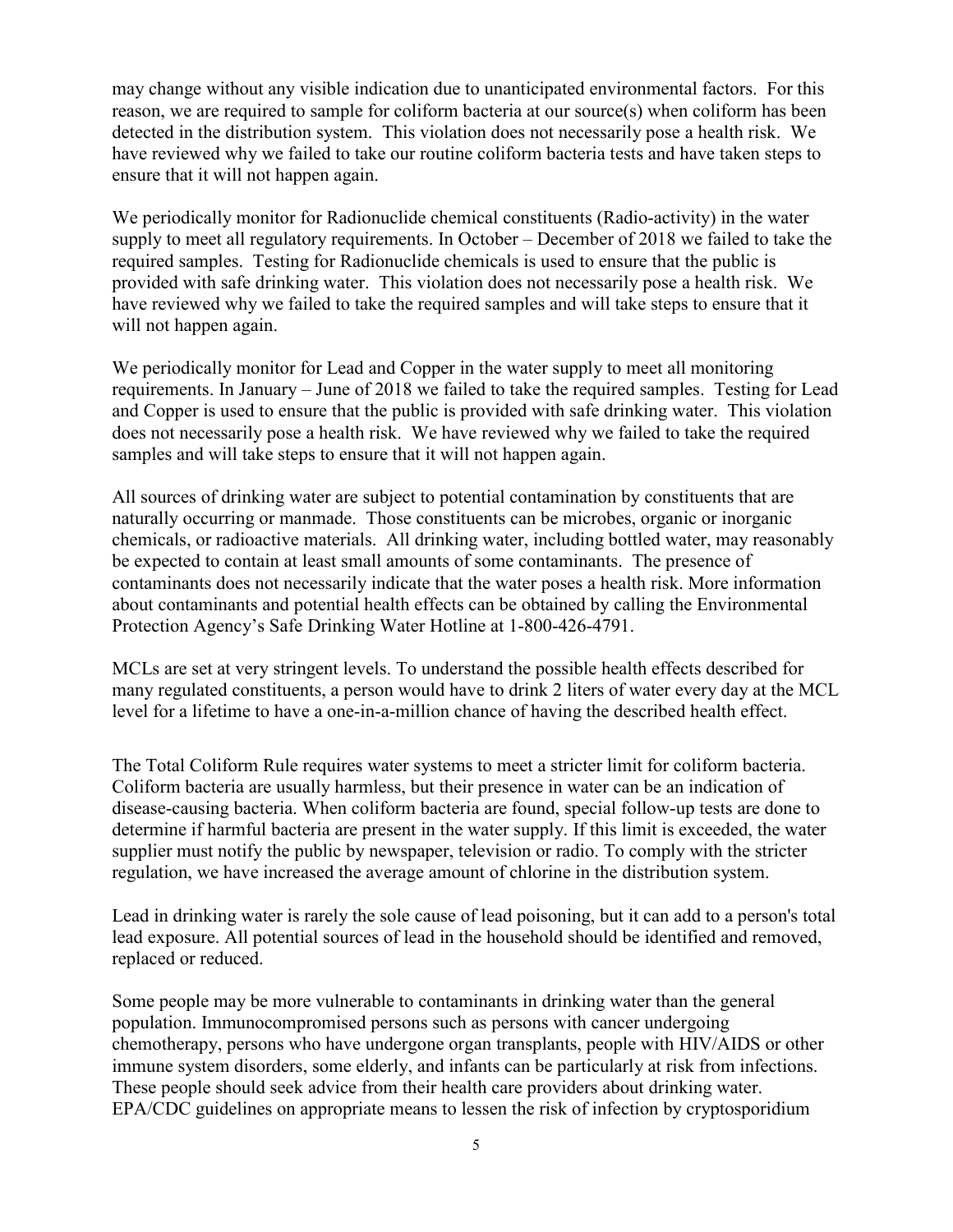and other microbiological contaminants are available from the Safe Drinking Water Hotline (800-426-4791).

We at Fairfield Culinary Water work around the clock to provide top quality water to every tap. We ask that all our customers help us protect our water sources, which are the heart of our community, our way of life and our children's future.